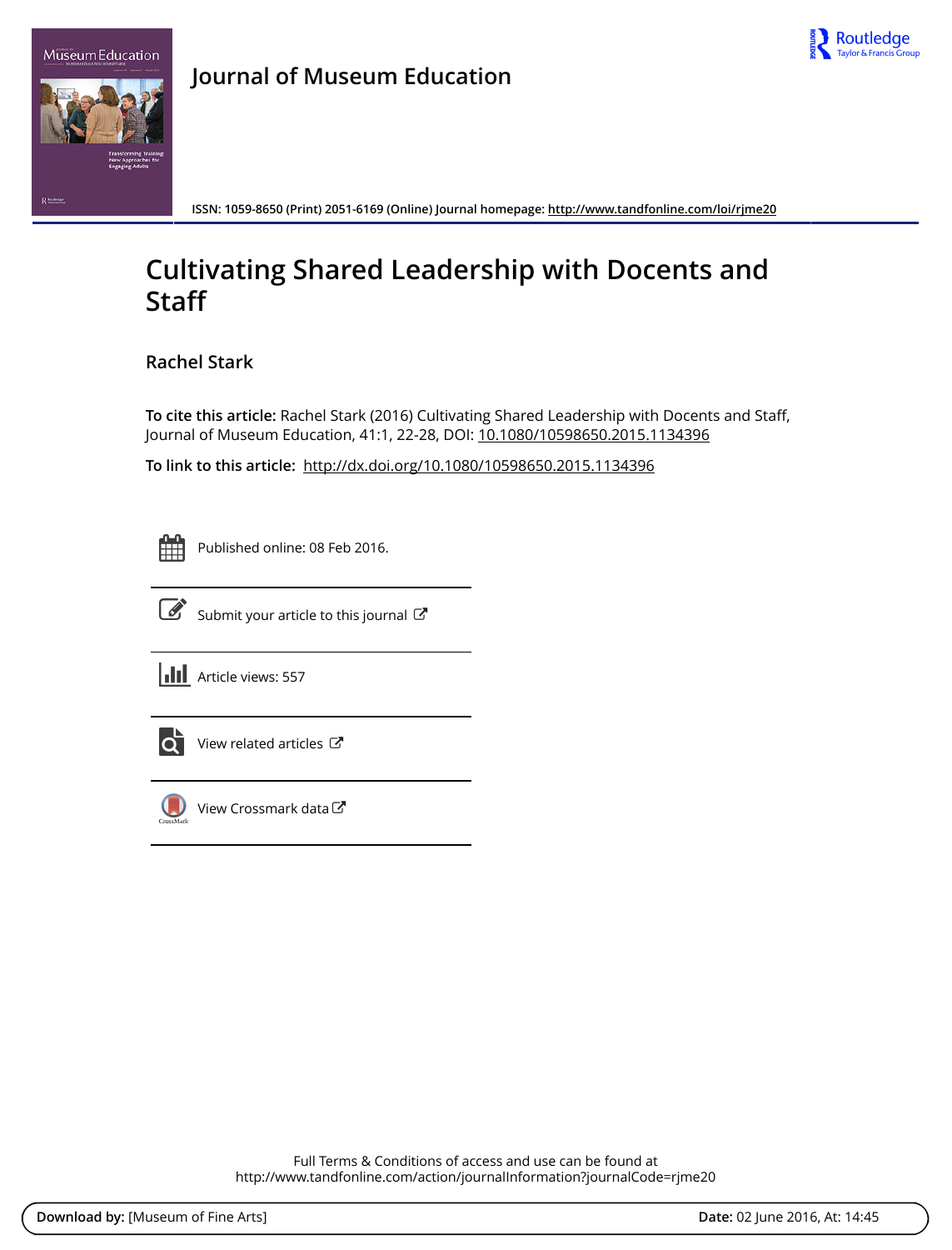

# Cultivating Shared Leadership with Docents and Staff

Rachel Stark

#### **ABSTRACT**

Be they paid or volunteer docents, teaching staff members play an essential role in fulfilling a museum's mission. Yet the experiences that visitors have on docent tours – despite all of the time expended on docent training – are not often as powerful or meaningful as they could be. Knowing this, how can we support and empower docents as adult learners to consistently create high-quality learning experiences for visitors? How can we ensure that the teaching staff feel invested in our institutions? One way to create and sustain better teaching is to approach teaching staff as collaborators and peers, adopting a model of shared leadership. Just as great teaching requires flexibility, adaptation, and a willingness to experiment, so too does creating a culture of shared leadership for adult learners.

#### **KEYWORDS**

Adult learners; docents; museums; gallery educators; training; teaching; learning; school tours; shared authority

With the visitor experience at the center of our work as museum educators, many of us have the daunting task of supporting and managing a large teaching staff with a variety of interests and expectations. Whether these adult learners are retired professionals now serving as docents or paid gallery educators with diverse expertise in museum education, early childhood education, performing arts experience or more, we want them all to facilitate consistent high-quality gallery experiences. To achieve this standard, training programs often utilize the traditional top-down model (a traditional classroom model) with museum educators acting as "teachers" and docents as "students." However, this method for training and supervising teaching staff is problematic. It is often inefficient and can be demoralizing for docents, supporting an us/ them, expert/novice binary culture. And perhaps most important, this model can be ineffective, yielding visitor experiences that are often passive and reflective of the top-down style of teaching that mirrors the traditional mode of training docents themselves.<sup>[1](#page-6-0)</sup>

One solution to this problem is to institute a model of shared authority that shifts the burden of responsibility from a "docent trainer" to the entire team. For the last few years at the Skirball Cultural Center, in Los Angeles, California, we have been experimenting with a model of shared leadership that is built primarily around relationship building and reflective practice. What we have come to understand through a process of trial and error is that docents must have a role in developing program goals; we must then hold them accountable to these goals and work collaboratively to deliver the best possible visitor experience. In this way, it is possible to align the kind of teaching we want to see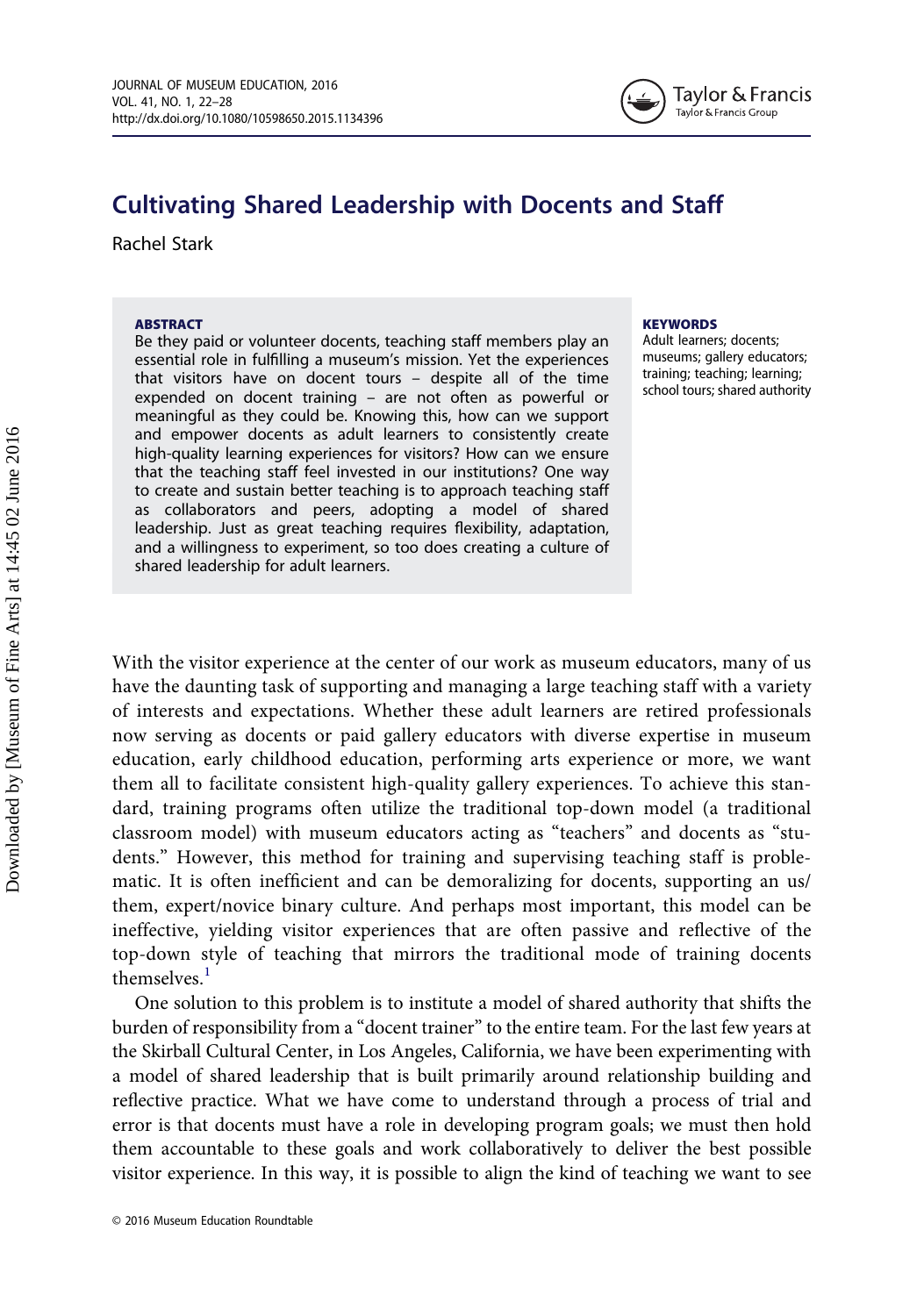in the galleries with the kind of training experiences we offer docents as adult learners. Just as great teaching requires flexibility, adaptation, and a willingness to experiment, so too does creating a culture of shared leadership.

#### Why shared leadership is right for museum teaching staff

What is shared leadership? Some call it co-expertise, others call it shared authority. Whatever term you use, in the museum teaching context it means creating and sustaining better teaching by approaching teaching staff as collaborators and peers. One of the best ways to think about shared leadership and its relevance to training docents comes from a book about business practice called Power Up: Transforming Organizations Through Shared Leadership.<sup>[2](#page-6-0)</sup> This book and an article by Margaret Wheatley and Debbie Frieze about effective management techniques reference a post-heroic leadership model that shifts the metaphor from hero to host.<sup>[3](#page-6-0)</sup>

For the hero model, picture this: Wonder Woman furiously observing multiple museum tours each day, singlehandedly taking on the training of hundreds of people, moving mountains with the endless amount of coaching hours she puts in. She is not exhausted, she is Wonder Woman! But, yes, in fact, she is exhausted. And not only that, she is frustrated because the sheer amount of work and intensity is unsustainable for one person, a.k.a. the docent/staff "trainer." Furthermore, this model renders everyone else powerless. They must wait for her to come in and save the day.<sup>4</sup> The other alternative is the host (think of someone you know with excellent social skills): There she is, moving with ease from group to group engaging people in different topics of conversation and checking to ensure that everyone is enjoying him or herself. See how the host delegates responsibilities, brings the right people together, and trusts that people will get up or ask for what they need. She is attentive, she is graceful, she is the host!

Many of us behave as heroes, leading the charge on teaching and learning in our institutions, struggling to direct our teaching staff toward achieving shared goals. We have limited time and resources but power through nonetheless because we are committed and sure of how we want teaching to look and feel. Unfortunately, this top-down model does not really make sense in museum education departments, which are often understaffed and overcommitted. But these same staff members are dedicated to making sure that visitors have meaningful experiences. Switching to the host model redistributes the work load and makes use of neglected resources. There are driven and knowledgeable museum teachers in our midst that are also invested in creating dynamic, participatory experiences for visitors. It is time to invite these adult learners in, form a shared leadership team, and let them shine. At the Skirball Cultural Center, an institution dedicated to engaging people with one another and the larger community, this shift toward a shared leadership model was a natural fit. The Skirball is a place that envisions collaboration as a key to improving society, so it is fitting that our gallery teaching cohort learns together, teaches together, and reflects together.<sup>[5](#page-6-0)</sup>

## Creating the right conditions

As authors David Bradford and Allen Cohen suggest in Power Up, shared leadership begins with setting the conditions and good group processes for healthy, productive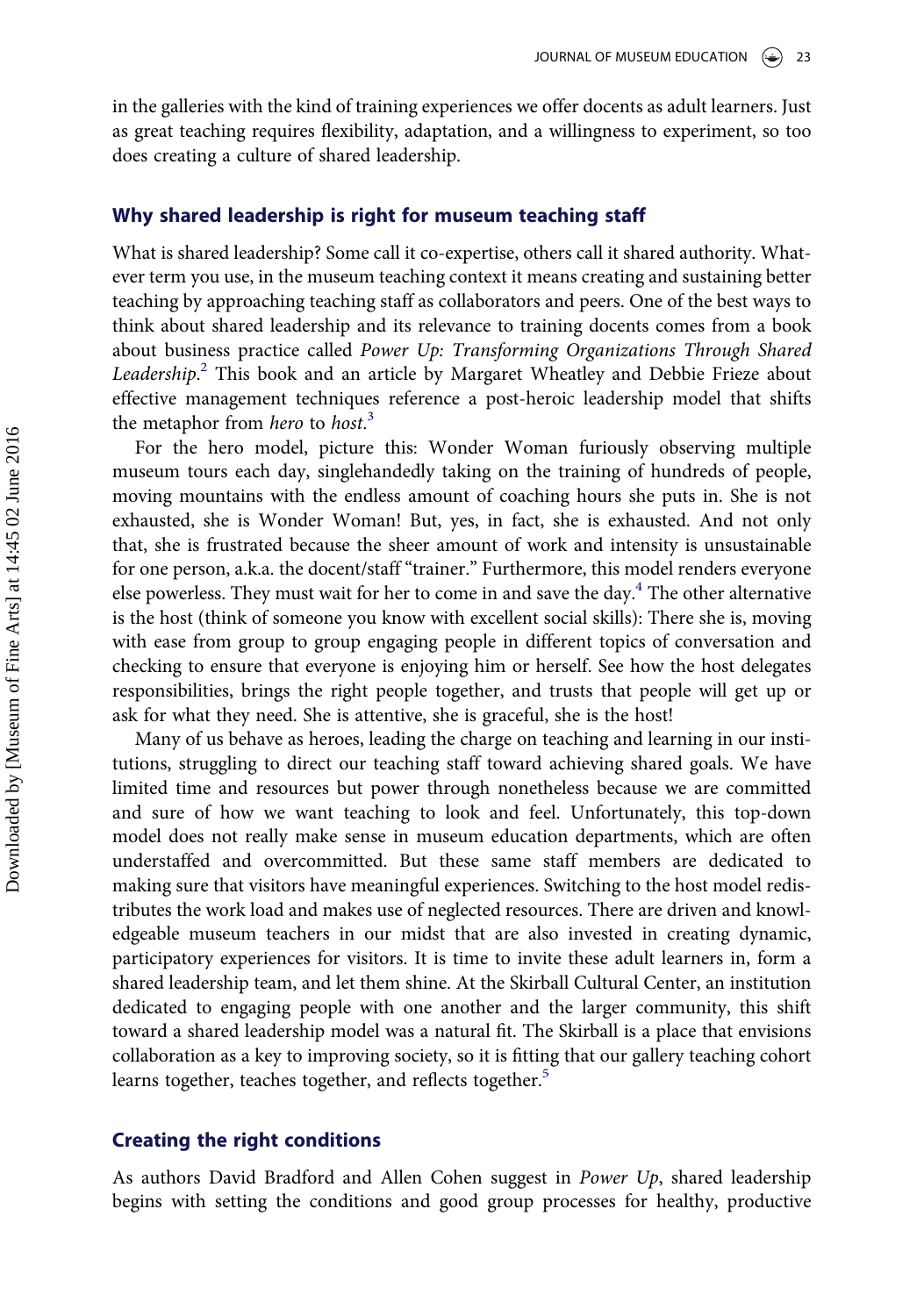24  $\leftarrow$  R. STARK

working relationships. The authors identify the following components as being essential to building a culture of shared leadership:

- (1) "Develop a mature, cohesive shared-responsibility team" this team can be made up of any number of people including paid staff and volunteer docents.<sup>6</sup> Encourage the team to hold each other accountable to one another and to their audience (museum visitors). Set a tone of collegiality, which coupled with clear and consistent communication, can build trust and empower people to do great work together.
- (2) "Articulate a **tangible vision** and commit to it" as a team, review the institution's mission statement and then work collaboratively to identify aspirational goals related to gallery teaching.<sup>[7](#page-6-0)</sup> That is your vision statement! Shout it from the rooftops! This vision should be clear, direct, and measurable to some degree.
- (3) Encourage "mutual influence" create opportunities for people to work together, exchange ideas, learn from each other's strengths, as well as check each other when needed[.8](#page-6-0) This means keeping each other on track, being honest when something is not working well, and finding positive solutions.

At the Skirball, the teaching staff and I have worked to establish and nurture a model of shared leadership by utilizing some of the conditions described above as well as those of our own invention. Here are some strategies that we have adopted, some with a greater degree of success than others, but all in the interest of enhancing the quality of experience for adult learners and visitors.<sup>9</sup>

# Set clear expectations through shared goals

Establish shared goals – create them together, refine them, edit them, and make it clear how that vision is realized in actual instruction.<sup>10</sup> Although this seems simple it is actually the hardest part – getting the entire team to agree on that tangible vision and how best to realize it is complex and time-consuming. At the Skirball, docents and staff worked together in a professional learning community for several months to craft gallery teaching goals. At select docent classes and staff meetings, time was dedicated to crafting the statement together and identifying what we have called "pillars of teaching," meaning the components that are essential for great teaching at the Skirball. Those pillars include (1) content, essentially the "what" of tours, (2) *facilitation*, meaning "how" the content is shared and the experience that visitors will have, and (3) co-teaching, the "who" of teaching and a style of partner teaching that is employed at the Skirball. At the end of the process, docents were better able to articulate for themselves what a high-quality teaching experience looks and feels like. The goals had substance and were tied to measurable outcomes. Ultimately, the team felt invested in achieving these teaching goals since it had a hand in creating them. Team members were not being told what to do and how to do it; they had determined this for themselves.

# Establish dedicated time and space for people to work together

One way to encourage teaching staff to build a deeper sense of shared responsibility toward gallery teaching goals is to build in opportunities for people to be together. At the Skirball, the education staff established a system for reflection about its teaching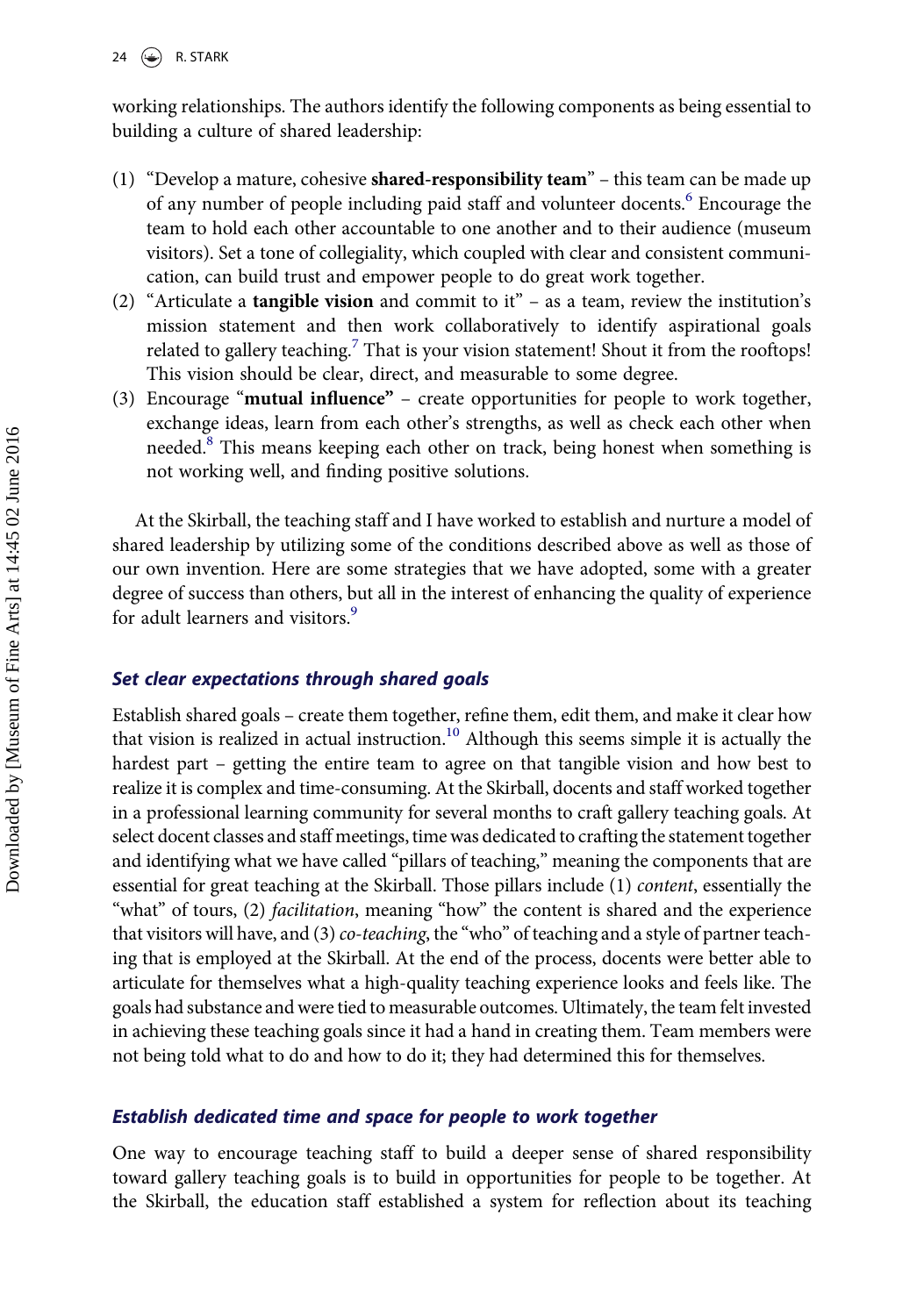practice that includes one-on-one conversations, group discussion, and written evaluations. Here are some examples:

Prior to each tour, as they wait for groups to arrive, docents spend ten to fifteen minutes together reviewing tour objectives and sharing teaching strategies. This is an informal opportunity to talk about what they are teaching, how they intend to teach together, and what is best for students and teachers given the range of learning styles and developmental needs. Including a few minutes of planning time before each tour ensures that gallery educators are getting along and staying attuned to the teaching goals.

After each tour, docents gather in a break room for 5 to 10 minutes and collaborate on a written reflection. This dedicated post-tour time, generates vibrant discussion as people debrief about the tour, at times strategizing about solutions to group management or how best to address difficult tour content. The written feedback is collected and at times used to give feedback to the tour group. This is just the tip of the iceberg in terms of reflective practice strategies that can be employed to keep people connected to one another and working toward the same goals.

#### Support opportunities for mixing and mingling

Incidentally, the teaching staff also uses the dedicated pre- and post-tour time as well as regular docent classes and special events to share family stories, recipes, and laugh together about travel, kids, grandkids, and more. This is one of the great benefits of having an energized, gregarious, and passionate volunteer teaching staff! On the surface, it may seem like kibbitzing, but the personal relationships that are formed in these moments can make docents more committed to one another, the institution, and its programming, thus dedicated to perform better.

# Hold the teaching staff accountable to the goals

Managing docents means being willing to have difficult conversations about performance. No one likes to be told she is not doing a good job. But establishing the tools with which to give and receive honest feedback can make those conversations easier. When working with new docents or coaching veterans, use a rubric that both parties design together to give regular feedback. The rubric should provide clearly articulated desired outcomes; at the Skirball they are related specifically to the "pillars of teaching" – the content of the tour, the types of facilitation, and the degree of co-teaching that occurred. By having a format with which to give and share feedback, supervisors can encourage open dialogue with docents about all aspects of their teaching. It is also not enough to just give a docent a few verbal notes after watching them teach a section of a tour, or to pass on visitors' comments without discussion. Try to follow-up in-person conversations with an email of main points. Take the time to get it in writing so people can reference areas of success and areas of growth. This will hold everyone accountable to shared goals.<sup>[11](#page-6-0)</sup>

## Create opportunities for peer learning

Peer learning is an essential component of shared leadership. When docents have regular opportunities to observe and practice teach with one another, they build confidence and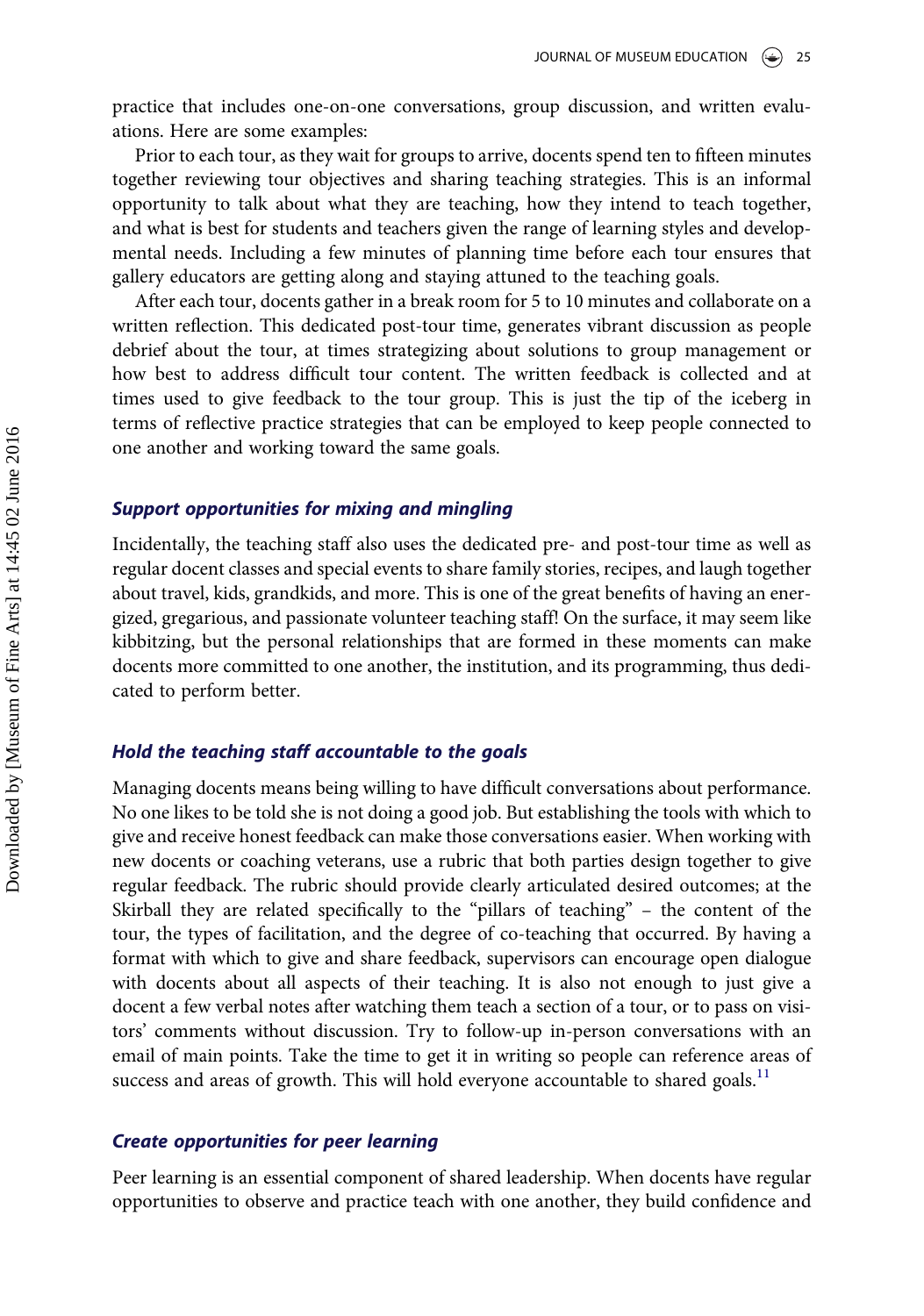gain skills. One way to create opportunities for peer learning is to organize "learning walks." [12](#page-6-0)

Learning walks are a data collection method in which docents act as researchers, looking for evidence of specific learning characteristics such as positive peer-to-peer interaction, student engagement, adult engagement, and so on. Docents walk from tour to tour, observing different sections and taking notes on what they see and hear. This evidencebased approach provides an opportunity to experience varied teaching styles and observe how various techniques impact learners. This is not about judging the quality of teaching in an evaluative way, but rather looking for evidence of the aspects of engagement and interactivity that are built into the learning objectives. It is also an opportunity to focus objectively on the visitor experience. At the end of the learning walk, the "researchers" (aka docents) gather together to debrief and share findings, which are then compiled into a larger summary and shared with all of the teaching staff. It is a labor-intensive process, but the time and energy are worth it as the experience allows for clarity about the visitor experience. Docents are always so appreciative for this time to observe one another teach, picking up tips and tricks along the way that enhance their own teaching.

# Work as a team

At the Skirball, we have the great fortune of utilizing a co-teaching model in which docents and gallery educators teach together daily. Although not all institutions can do this, integrating staff and volunteer docents has significantly impacted the quality of teaching and built the team's morale. This model allows us to literally see ourselves as a team of teachers and has the added benefit of making docents and gallery educators even more invested in one another. When gallery educators and docents are working together day in and day out, and have a platform for giving and receiving feedback, they have greater confidence in their abilities which translates to a greater commitment to one another and higher quality experiences for visitors. Whether in conversation in the morning before tours, after tours, or via phone or email, the teaching team is involved with one another on a consistent basis, and can reference teaching experiences had together as well as life events. These opportunities to reflect, teach, and learn together builds a supportive network that is rooted in a culture of respect and care.

# Share the love

There is no better way to build a deeper sense of ownership and commitment, than making docents feel valued. While some positive reinforcement may seem like a small thing, giving docents feedback in the form of students' handwritten thank you notes, drawings, and survey responses from teachers and chaperones is essential. Letting them know that their work is appreciated by visitors can bolster their confidence and pride, leading to stronger performance. This can be done in a weekly or monthly email (at the Skirball we send a weekly email called the "docent dispatch"), at an end-of-year event, or simply by posting a letter on an office wall. Although sharing this kind of feedback can be time-consuming, it is an important way of staying in a regular communication loop with the teaching staff.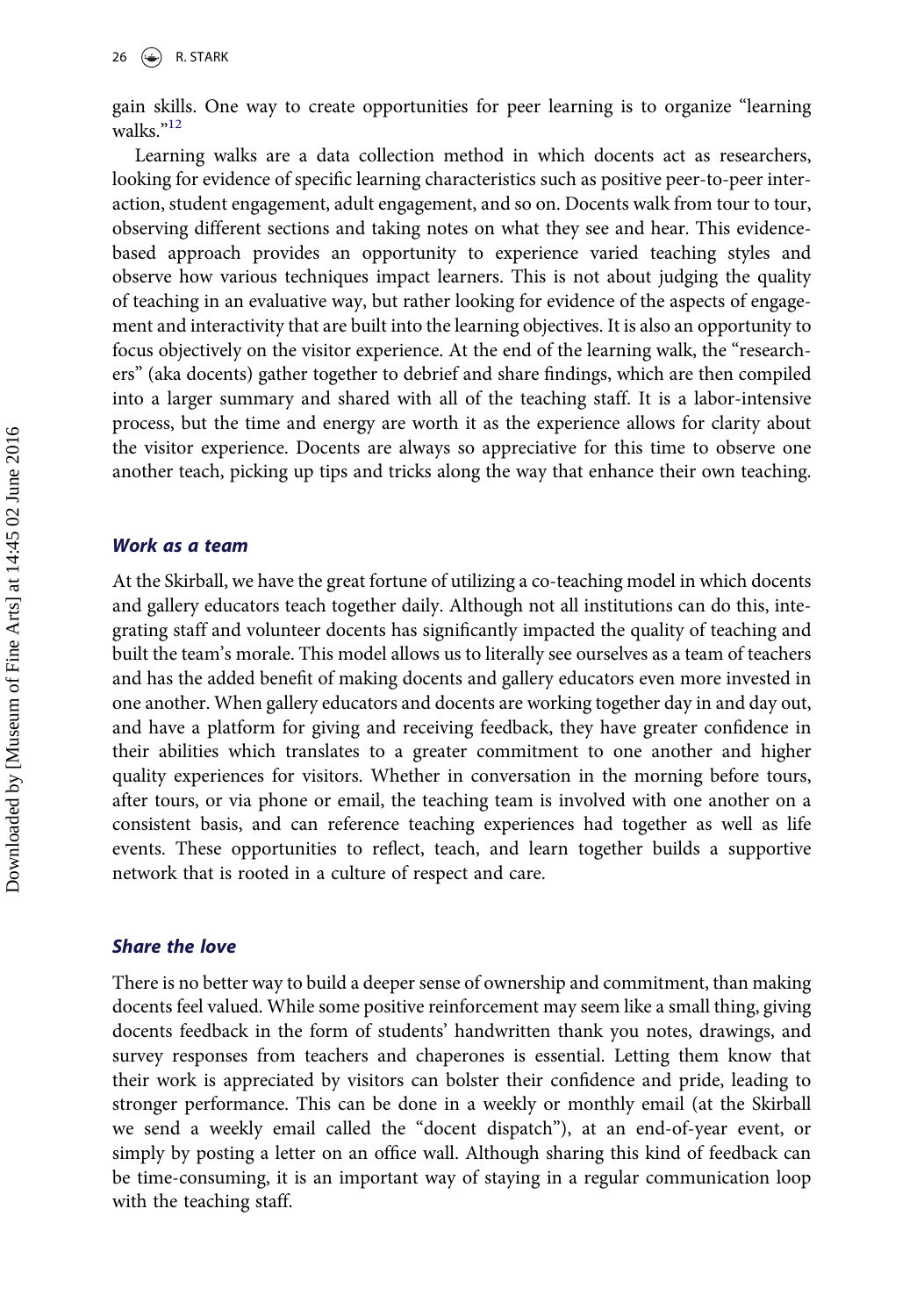# <span id="page-6-0"></span>Conclusion

These are some of the ways that my team and I have sought to build a healthy and successful group of adult learners that work together toward shared teaching goals. Thinking of teaching staff, both volunteer and paid, as a collaborative team can make everyone feel encouraged, respected, and empowered. There have been some successes and failures in this process, for sure. However, the shift from a hero to host model cultivates a culture of care and respect that leads to better teaching overall. When the museum educator who has previously acted as the "hero" lets go and becomes a "host," the teaching staff will share the load. This process takes time, and an investment on the part of docents, but adopting these practices can lead to more productive working relationships with the museum's docents, a special group of adult learners. It can improve the group's morale and allow the team to be even more invested in the institution. Together, we can build shared leadership around teaching and learning.

# **Notes**

- 1. For the sake of simplicity, the term "docent" will be used throughout this article to reference full-time staff, part-time gallery educators, volunteer docents and all of the other terms we may use for museum teachers.
- 2. Bradford and Cohen, Power Up.
- 3. Wheatley and Frieze, "Leadership in the Age of Complexity."
- 4. Rasmussen, "Leading Together."
- 5. The mission of the Skirball Cultural Center is to explore the connections between 4000 years of Jewish heritage and the vitality of American democratic ideals. We welcome and seek to inspire people of every ethnic and cultural identity in American life. Guided by our respective memories and experiences, together we aim to build a society in which all of us can feel at home.
- 6. Bradford and Cohen, Power Up, 52.
- 7. Ibid.
- 8. Ibid.
- 9. Special thanks to the remarkable Education Department at the Skirball Cultural Center led by Sheri Bernstein, Vice President and Director of Education and Jason Porter, former Associate Director of Education who provided the supportive conditions to experiment with programs and create consistent, high-quality experiences for our visitors. Many thanks to my colleagues who have worked hard to create and implement this shared leadership model for teaching staff including Susan Larson, Anna Schwarz, Sara Stevens, Davida Persaud, Rosalie Tucker, Adele Lander Burke, Jenny Gillett, and Helen Alonzo. My appreciation extends to our remarkable Skirball docents and Gallery Educators who are always willing to dive into creative and challenging conversations as well as to wonderful peers, particularly Briley Rasmussen, who provided inspiration and support around working towards a shared leadership model.
- 10. Green and Hauser, Managing to Change the World.
- 11. Ibid., 11.
- 12. Fisher and Frey, Principal Leadership.

# Disclosure statement

No potential conflict of interest was reported by the author.